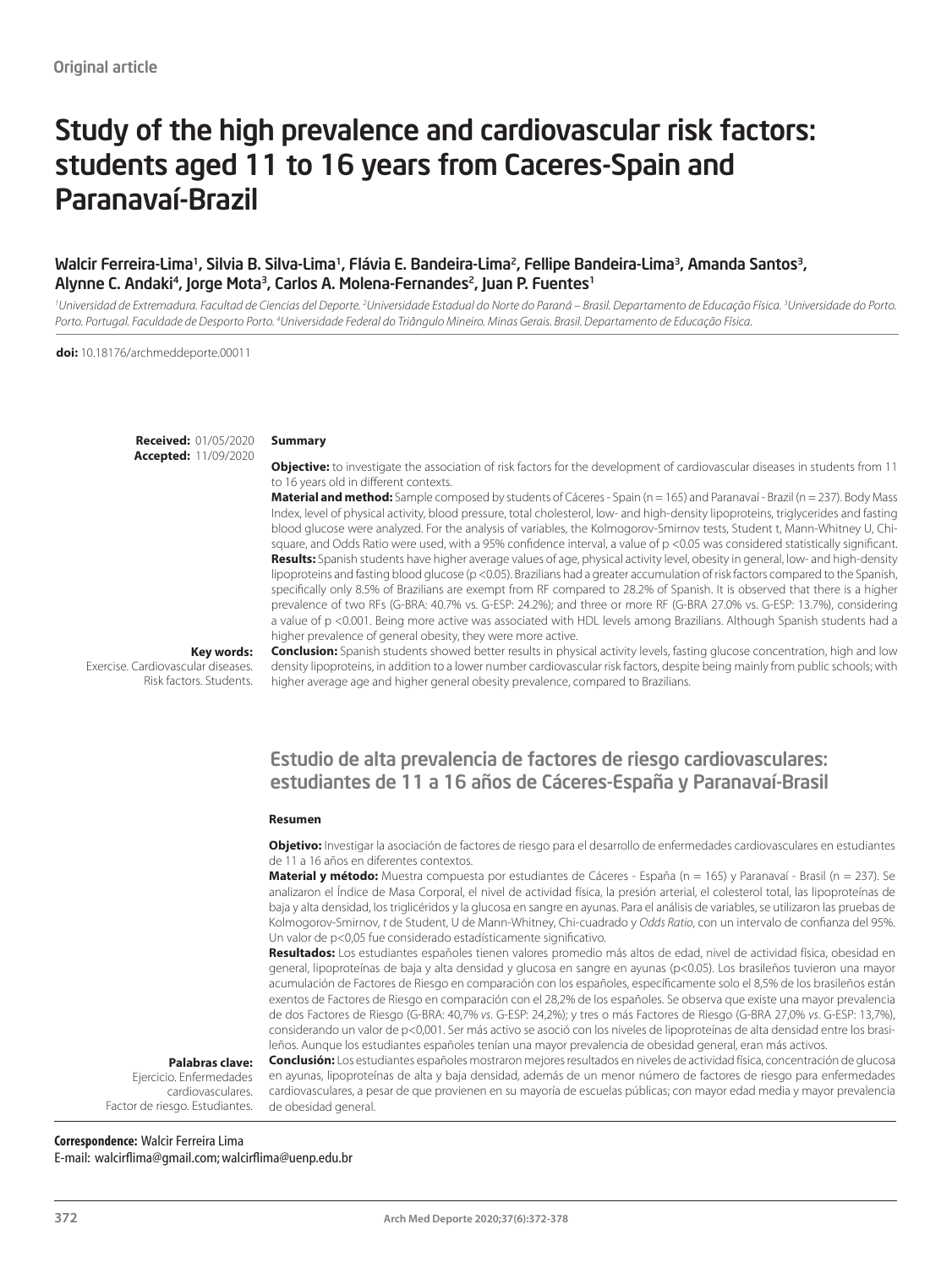### Introduction

Cardiovascular risk factors (RF) can be classified as unchangeable - such as inheritance, sex and age - and changeable - such as level of physical activity (LPA); Body Mass Index (BMI); blood pressure (BP); the plasma concentrations of total cholesterol (TC), of triglycerides (TG), high density lipoprotein (HDL) and fasting glucose (FG). A lack of physical activity is an important risk factor (RF) of morbidity and premature mortality, as well as the high costs of medical assistance associated with hypokinetic pathologies<sup>1</sup>. Cardiovascular diseases (CVD) can be linked to a lack of physical activity, particularly regarding diseases of multi factor-origin<sup>2</sup>. .

Society's lifestyle exposes its youngest members to RF at an extremely early age, leaving them vulnerable to develop morbidities that can continue well into adulthood. Infancy and adolescence are characterised as suitable periods for developing interventionist strategies in the fight against CRF, once there is scientific evidence that these illnesses may originate during this stage of life<sup>2</sup>. The careful planning and effective execution of interventions focused on promoting health, aiming to reduce the probability of suffering from CVD in adulthood, can be efficient with the early identification of the presence of these RF in children and young people<sup>3</sup>. .

The lifestyle of children and adolescents in different countries, such as Spain and Brazil, is directly linked to the obesogenic setting, as both Brazilians and Spaniards are influenced - for diverse reasons - to adopt unhealthy behavioural habits<sup>4</sup>. The obesogenic environment is characterised by the influence that the surrounding conditions have on opportunities and the lifestyle choices of individuals, which facilitate the development of obesity, as well as adopting inappropriate food choices and sedentary behaviour.

The option of carrying out a study linked to the lifestyle of children and adolescents from two mainland cities, was determined by the fact participants belonged to countries with differences, such as: country size, the number of inhabitants in the country, as well as cultural, social and economic differences, whilst also displaying similarities such as the number of schools and inhabitants in the city, and the strong Spanish influence - as colonizer of the city of Paranava<sup>5</sup> - bringing with it a similar yet geographically distant genetic inheritance, and above all, a lack of other research studies of these characteristics.

Comparisons related to the incident/prevalence rate of HR predisposing to CVD carried out on students from countries with the characteristics of this research study are relatively scarce, i.e., according to information from the United Nations<sup>6</sup>, they can be found in different conditions of human development, with a Human Development Index (HDI) of values ranging from 0 to 1, considering health, income and education indicators. The closer to 0, the worse the human development of the city; in this perspective, the city of Cáceres (Spain) presented an HDI of 0.876 (very high), and the city of Paranavaí (Brazil), an HDI of 0.755 (high).

High-risk behaviour for cardiovascular health influenced by sociodemographic characteristics should be considered when promoting the health of children and adolescents<sup>7</sup>. An appropriate analysis of the prevalence of RF of changeable illnesses, both among Spanish and Brazilian students, far from large cities, is relevant in determining the prevalence and understanding the behaviour of these factors in these demographics, allowing for the innovation and re-development of interventions towards a healthy lifestyle.

In this respect, the aim of this study was to research the link between LPA and RF in the development of CVD in students aged 11 to 16 years in different contexts.

### Material and method

This is a cross-cutting observational research study<sup>8</sup>; the sample groups comprised students from state and private schools in Spain and Brazil. In Spain, the data was collected between May and September 2015, from students in their 1st-3rd year of compulsory secondary education, whilst data was collected in Brazil in Paranavaí between July and August 2013, from students in their 6th year of primary education - 1st year of compulsory secondary education.

The sample size comprised 80 individuals, estimated a priori using G\*Power software, version 3.1.9.2<sup>9</sup> with an alpha level defined at 0.05 and a statistical power of 95%.

The students that fulfilled the following criteria were included in the sample selection: aged between 11 and 16 years on the date of data collection; having signed a consent form to participate in the research study with their parents or legal guardian(s); participation in all the tests linked to the study; a school attendance rate of at least 75% on the date of data collection. All the students in the classes selected were invited to participate in the research study, however, those that did not fulfil the aforementioned inclusion criteria were excluded, as well as those that had any kind of impediment to performing sports - particularly health related - except for problems that constituted the focus of this research study Figure 1.

The predisposing RF to CVD analysed were LPA, determined as a behavioural-type factor, and in the biological field, information was used to discover the BMI, the resting BP, and circulating blood levels of CT, HDL, TG and FG.

The information about the LPA was assessed using the International Physical Activity Questionnaire – (IPAQ-A) modified for adolescents<sup>10</sup>, referring to the previous week (barely active <300 min./week)11.

Standing height was measured, using an aluminium stadiometer attached to scales with a reading precision of 0.01m; body mass was recorded in kg using a Filizola brand mechanical weighing scale, with 100 g precision, and a maximum capacity of 150 kg; the body mass index (ratio between body mass in Kg and the height squared in m.), in accordance with the cut-off points adjusted by age and sex proposed by Cole, *et al*12.

The blood pressure measurement was taken using a correctly calibrated and validated instrument. Study participants remained seated for at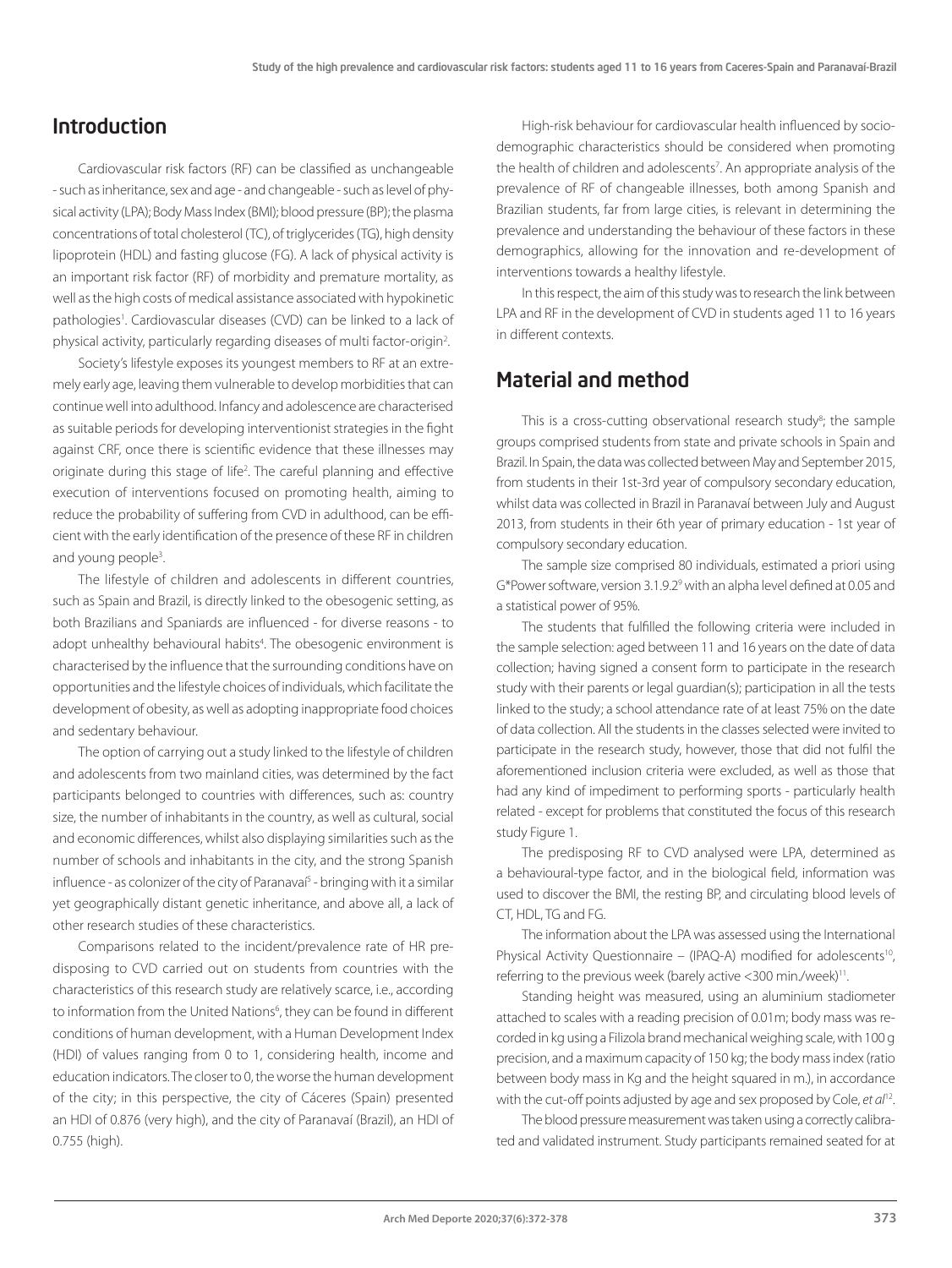



least five minutes, with their feet on the ground and their arms resting at chest height. An appropriate-sized cuff was used (which circled at least 80.0% of the arm). Two measurements were taken: systolic blood pressure (SBP) and diastolic blood pressure (DBP), recorded using the auscultation method with the help of a mercury column blood pressure cuff, adaptable to the students' arm circumference size, taken whilst seated for at least five minutes. Two measurements were taken, the average score of which was used for the analysis corresponding to this study variable (high BP≥ 90 percentile)<sup>13</sup>.

Serum levels of TC, HDL, TG and FG were measured using the colorimetric enzymatic method, with Gold Analisa kits. The Brazilian students underwent laboratory tests in the LEPAC and the Inflammation Laboratory of the Universidade Estadual de Maringá (UEM), whilst the Spanish students were tested in private laboratories in Cáceres. For the biochemical analyses, 10 ml samples of venous blood in the ulnar artery vein were taken, following a fasting period of at least 10 hours. Levels were considered of RF TC ≥ 200 mg/dL; HDL < 40 mg / dL; TG ≥ 150 mg/dL and FG  $\geq 100$  mg/dL<sup>14</sup>.

The data collected was handled using the computerised package *Statistical Package for the Social Science* (SPSS), version 26.0. To analyse the numerical variables, descriptive statistic procedures were used (absolute and relative frequency), then, depending on the results of the Kolmogorov-Smirnov normality test, to identify the differences between sexes, the Student *t* test (averages comparison) was performed, along with the Mann-Whitney U test (distribution functions) for the variables with parametric and non-parametric distributions, respectively. Categorical variables (proportion based on the considered cut-off points) were analysed using crossed tables, with Chi-squared (X<sup>2</sup>) and Cramer y Phi<sup>15</sup> V tests, to identify statistical differences between the groups (Bonferroni method)16. The Odds Ratio (OR) estimations, with a confidence interval of 95%, were performed to analyse the links between the different RF. A value of *p* <0.05 was considered statistically significant for all the analyses.

The intervention protocols were authorised in Brazil by the Ethics Committee for research involving humans of the Universidade Estadual de Maringá, section 353,552, and in Spain by the Bioethical and Biosafety Commission of the University of Extremadura, registry number 52/2015. All parents or tutors of the students under 18 years, signed a free and informed consent form.

### Results

165 students participated in the study in Cáceres Extremadura-Spain (SPA-G), 51.6% were boys, more than half aged between 15-16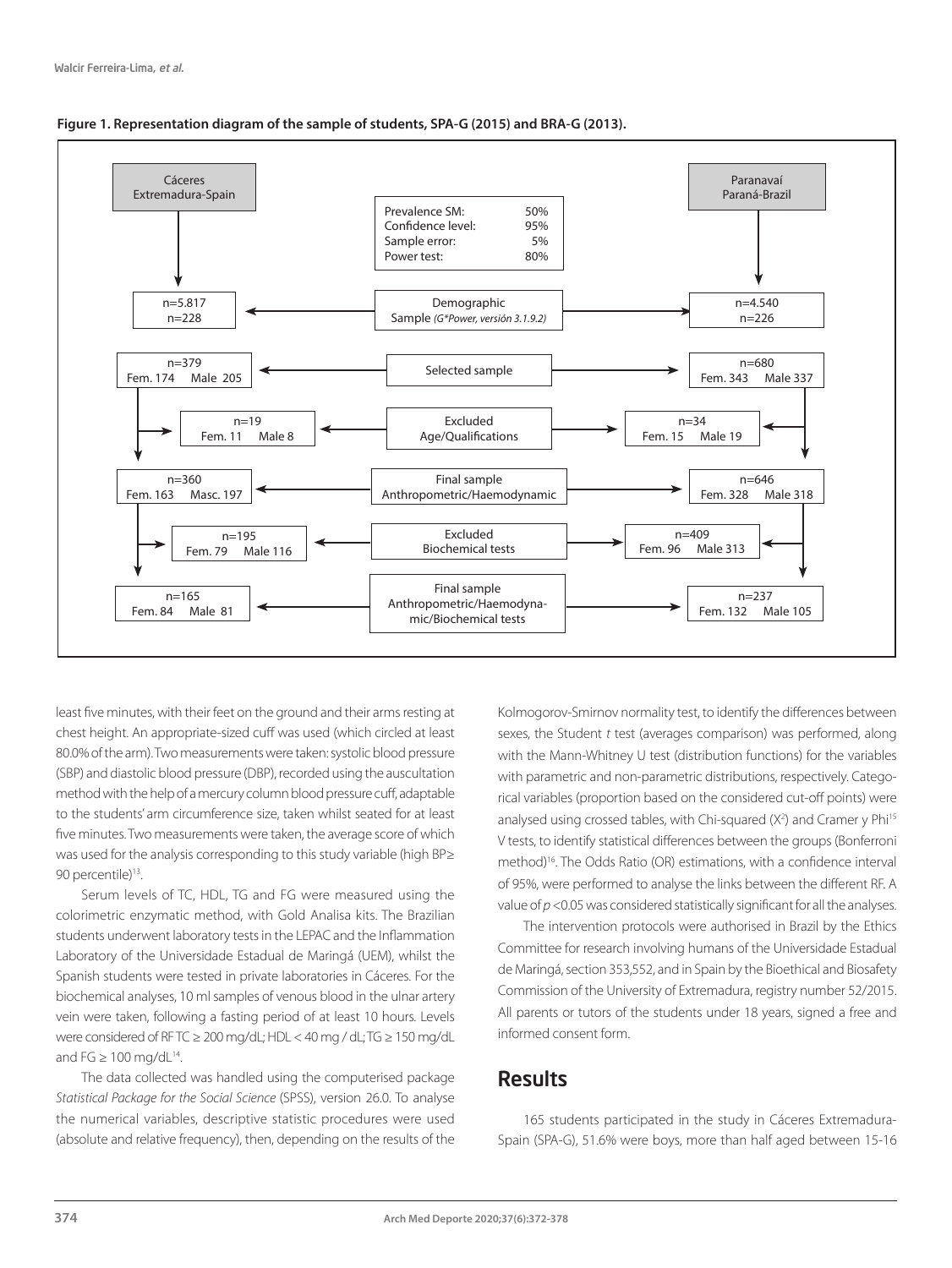years (53.2%), from state compulsory secondary education centres (80.6%). In Paranavaí, Paraná, Brazil (BRA-G) 237 students participated, of which 56.1% were girls, aged between 11-12 years (48.7%), from a private primary education centre (55.0%).

When comparing the groups, it was observed that the distribution of the variables for the markers associated with the RF in CVD was not the same, except between the average DBP values. The Spanish students had higher average values for: age, LPA, general obesity, plasma levels of HDL, LDL, and fasting glucose, as well as lower average values for: TC and TG compared to the Brazilian students. (*p*<0.05), results displayed in Table 1.

The comparisons between the proportions of students that presented cardiovascular risk indicators are displayed in Table 2. Both groups revealed a high prevalence of the majority of RF associated with CVD, with some values favourable to the students from the SPA-G - such as the proportion of "not very active" (40.3% compared to 51.9%, *p* = 0.046) - and subjects with high TC (3.2% vs. 46.0%, *p*<0.001) for

Spanish and Brazilian students, respectively. No statistical differences were found between the proportions of the remaining RF.

The results of the simultaneous presence of one or more RF for CVD in each of the students and their respective proportions, are displayed in Figure 2. The BRA-G students displayed results with greater RF accumulations compared to the SPA-G, specifically, only 8.5% of the Brazilian students are free from RF compared to 28.2% of the Spanish students. Likewise, there is a higher prevalence of the two RF (BRA-G: 40.7% *vs.* SPA-G: 24.2%); and three of more RF (BRA-G 27.0% *vs*. SPA-G: 13.7%), considering a value of *p* < 0.001. With the complementary analysis of the number of RF by sex, statistically significant differences were observed, which continued in the two sub-groups; both the girls and boys from Spain had a lower prevalence in accumulating RF compared to the students from the BRA-G.

The association between LPA and biological indicators predisposing to CVD is displayed in Table 3. Just one link was observed between HDL and LPA in the BRA-G, with more active students approximately 3 times

| Table 1. Description of the averages, means and tests referring to risk factors for cardiovascular disease, SPA-G (2015) and BRA-G (2013). |  |  |
|--------------------------------------------------------------------------------------------------------------------------------------------|--|--|
|                                                                                                                                            |  |  |

|                | $G-SPA(n=165)$    |               |                 |                   | $G-BRA (n=237)$ |                  |                 |
|----------------|-------------------|---------------|-----------------|-------------------|-----------------|------------------|-----------------|
|                | Average $\pm$ dp  | <b>Median</b> | $(min - max)$   | Average $\pm$ dp  | <b>Median</b>   | $(min - max)$    | <i>p</i> -value |
| Age (years)    | $14.4 \pm 1.2$    | 14.6          | $(11.3 - 16.4)$ | $12.7 \pm 334.6$  | 12.5            | $(10.6 - 16.4)$  | $0.001**$       |
| LPA (min/week) | $466.9 \pm 386.1$ | 360.0         | $(0-2310)$      | $387.4 \pm 334.7$ | 270             | $(30-1470)$      | $0.025**$       |
| BMI (Kq/m2)    | $21.0 \pm 3.3$    | 20.5          | $(15.0 - 3.3)$  | $20.1 \pm 3.6$    | 19.7            | $(12.3 - 31.8)$  | $0.009**$       |
| SBP (mmHg)     | $115.1 \pm 13.4$  | 114.3         | $(77-145)$      | $111.1 \pm 15.9$  | 111.0           | $(68-152)$       | $0.018*$        |
| SBD (mmHg)     | $64.5 \pm 8.4$    | 64.7          | $(49.5 - 94)$   | $65.5 \pm 12.3$   | 64.0            | $(40-103)$       | $0.730**$       |
| $TC$ (mg/dL)   | $155.6 \pm 22.7$  | 154.0         | $(106 - 220)$   | $200.0 \pm 44.4$  | 195.8           | $(98.2 - 317.4)$ | $0.001*$        |
| $HDL$ (mg/dL)  | $55.9 \pm 12.0$   | 56.0          | $(29-92)$       | $49.0 \pm 6.8$    | 49.6            | $(29.9 - 61.8)$  | $0.001**$       |
| $LDL$ (mg/dL)  | $84.5 \pm 19.9$   | 85.0          | $(36-156)$      | $59.6 \pm 39.1$   | 62.0            | $(6.4-192)$      | $0.048**$       |
| TG (mq/dL)     | $76.4 \pm 32.8$   | 66.5          | $(27-218)$      | $85.6 \pm 42.2$   | 74.5            | $(32.3 - 277.6)$ | $0.048**$       |
| FG (mq/dL)     | $91.4 \pm 6.0$    | 91.0          | $(78-115)$      | $78.8 \pm 16.7$   | 77.5            | $(45.1 - 121.2)$ | $0.001**$       |

LPA: level of physical activity; BMI: Body Mass Index; SBP: systolic blood pressure; DBP: diastolic blood pressure; TC: total cholesterol; HDL: high density lipoprotein; TG: triglycerides; FG: fasting glucose; SPA-G: Spanish Group; BRA-G Brazilian Group; SD: standard deviation. \*t-Student Test; \*\*Mann-Whitney Test.

|  | Table 2. Proportion (%) of students that presented risk factors predisposing to cardiovascular diseases, SPA-G (2015) and BRA-G (2013). |  |
|--|-----------------------------------------------------------------------------------------------------------------------------------------|--|
|--|-----------------------------------------------------------------------------------------------------------------------------------------|--|

|                                     |    | $SPA-G (n=165)$ |     | <b>BRA-G (n=237)</b> |        |                 |
|-------------------------------------|----|-----------------|-----|----------------------|--------|-----------------|
|                                     |    | (%)             |     | $\%$                 | $X^2$  | <i>p</i> -value |
| $LPA$ (<300 min/week)               | 66 | 40.3            | 123 | 51.9                 | 3.993  | 0.046           |
| BMI ( $\geq$ 25 Kg/m <sup>2</sup> ) | 37 | 22.6            | 59  | 24.9                 | 0.215  | 0.643           |
| $BP \approx 90$ percentile)         | 47 | 28.2            | 74  | 31.2                 | 0.319  | 0.572           |
| TC ( $\geq$ 200 mg/dL)              | 5  | 3.2             | 109 | 46.0                 | 66.534 | < 0.001         |
| HDL $(< 40$ mg/dL)                  | 9  | 7.3             | 23  | 9.5                  | 0.488  | 0.485           |
| LDL $(≥130 mg/dL)$                  | 3  | 1.6             | 10  | 4.2                  | 1.662  | 0.197           |
| TG $(\geq 150 \text{ mg/dL})$       | 25 | 15.3            | 54  | 22.8                 | 2.601  | 0.107           |
| $FG$ ( $\geq$ 100mg/dL)             | 12 | 7.3             | 30  | 12.7                 | 2.350  | 0.125           |

LPA: level of physical activity; BMI: Body Mass Index; BP: blood pressure; TC: total cholesterol; HDL: high density lipoprotein; TG: triglycerides; FG: fasting glucose; SPA-G: Spanish Group; BRA-G: Brazilian Group; X2: Chi-squared Test.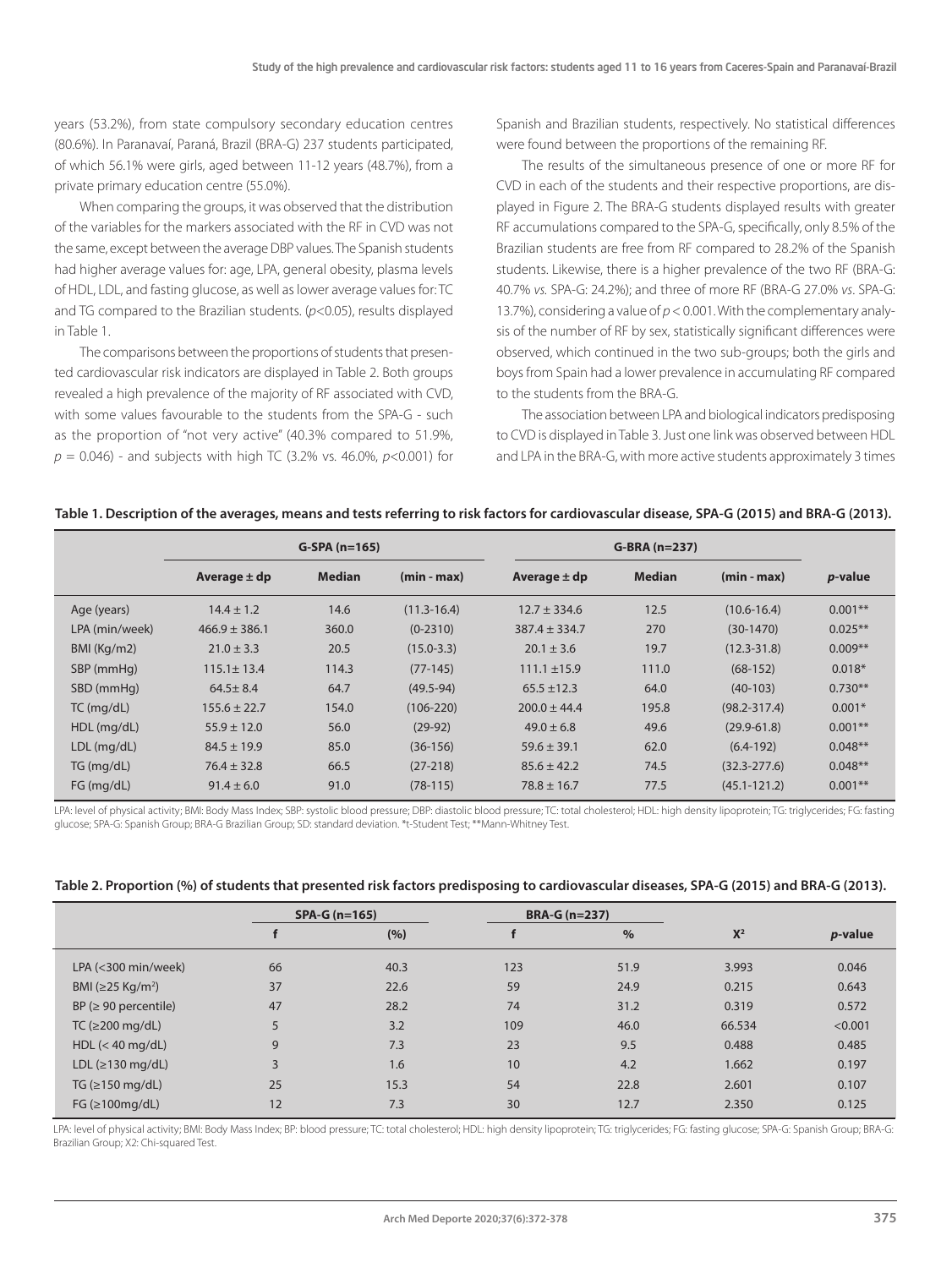



\*Statistically significant difference between groups.

more likely to have higher HDL serum levels than their peers (CI 95%): 1.059-9.078; *p*=0.039), with no other significant link between the other RF in any of the groups.

# **Discussion**

When analysing the group averages, it was confirmed that regarding the RF for CVD, there were no differences between the DBP values, differing from trends found in other studies<sup>17</sup>. In turn, differences were found for the other averages, supporting findings from other epidemiological research studies also carried out on a demographic of students of a similar age<sup>18</sup>. These differences can be explained due to the typical hormonal changes that take place in this age group in both sexes<sup>19</sup>. For example, the temporary high concentration of TC and its fractions is due to a higher production of oestrogen occurring in females at this stage; whilst the greater production of testosterone in boys is linked to higher blood pressure levels<sup>20</sup>. Cultural, environmental and social models inherent to each region or country can also influence, and perhaps explain, the differences between the studies<sup>21</sup>.

The TG values found were lower than those from other research studies<sup>22</sup>; also differing from an epidemiological study that did not find any differences between the averages<sup>23</sup>. The Spanish students revealed higher BMI and LPA averages than their Brazilian counterparts (21.0  $\pm$  3.3 *vs*. 20.1  $\pm$  3.6, *p* = 0.009) and (466.9  $\pm$  386.1 *vs*. 387. 4  $\pm$  334.7,  $p = 0.025$ ) respectively, results that could be linked to the older average age of the SPA-G students.

On the other hand, when analysing the proportions found in the groups, high prevalence of physical inactivity observed in the two groups (SPA-G=  $40,3\%$ , BRA-G =  $51.9\%$ ,  $p = 0.046$ ), coinciding with a research study which in turn, revealed that girls were less active than boys<sup>24</sup>. The proportion of overweight and obese students (SPA-G =  $22.6\%$ , BRA-G =  $24.9\%$ ,  $p = 0.643$ ) is an aggravating factor, considering that excess body weight during childhood and adolescence usually becomes entrenched with

|                                 |       | $SPA-G (n=165)$     |         |       | <b>BRA-G (n=237)</b> |                 |  |  |
|---------------------------------|-------|---------------------|---------|-------|----------------------|-----------------|--|--|
|                                 | Value | $(low-upp)$         | p-value | Value | $(low-upp)$          | <i>p</i> -value |  |  |
| BMI (≥25 Kg/m <sup>2</sup> )    | 0.635 | $(0.261 - 1.548)$   | 0.318   | 0.764 | $(0.395 - 1.480)$    | 0.425           |  |  |
| $BP$ ( $\geq$ perc. 90)         | 1.157 | $(0.52490 - 2.558)$ | 0.718   | 1.149 | $(0.620 - 2.130)$    | 0.658           |  |  |
| TC ( $\geq$ 200 mg/dL)          | 0.483 | $(0.049 - 4.780)$   | 0.534   | 0.991 | $(0.559 - 1.756)$    | 0.974           |  |  |
| $HDL \ (< 40 \,\text{mg/dL})$   | 0.833 | $(0.212 - 3.269)$   | 0.794   | 3.100 | $(1.059 - 9.078)$    | 0.039           |  |  |
| LDL $( \geq 130 \text{ mg/dL})$ | 1.490 | $(0.091 - 24.385)$  | 0.780   | 1.577 | $(0.366 - 6.796)$    | 0.541           |  |  |
| TG $(\geq 150 \text{ mg/dL})$   | 1.405 | $(0.526 - 3.751)$   | 0.498   | 0.855 | $(0.433 - 1.689)$    | 0.653           |  |  |
| $FG$ ( $\geq$ 100mg/dL)         | 1.200 | $(0.306 - 4.707)$   | 0.794   | 0.625 | $(0.263 - 1.488)$    | 0.288           |  |  |

#### **Table 3. Association between LPA and predisposing indicators to cardiovascular diseases, in students, SPA-G (2015) and BRA-G (2013).**

BMI: Body Mass Index; BP: blood pressure; TC: total cholesterol; HDL: high density lipoprotein; LDL: low density lipoprotein; TG: triglycerides; FG: fasting glucose; SPA-G: Spanish Group; BRA-G: Brazilian Group; confidence interval; Low: lower; Upp: upper.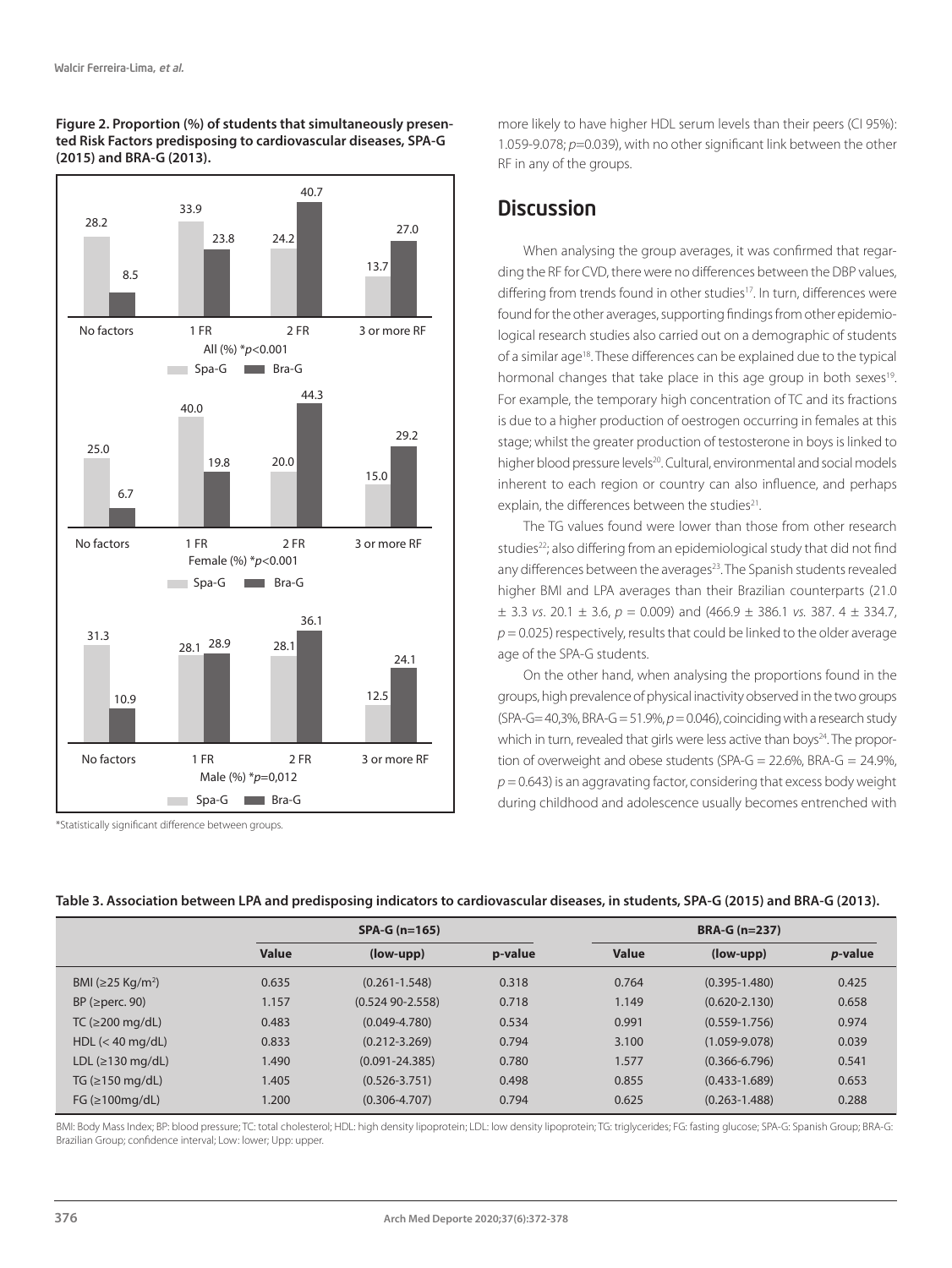adulthood: just 20% of individuals tend to reduce and maintain body weight within expected levels when adults<sup>25</sup>.

Students that perform very little physical activity can be influenced to simultaneously adopt other types of behaviour that are harmful to their health, such as smoking and/or alcohol consumption, sedentary lifestyles and the consumption of unhealthy foods; in this respect, the early prevention and monitoring of weight can be effective alternatives to fight most of these issues<sup>26</sup>.

The elevated BP proportions (SPA-G =  $28.2\%$ ; BRA-G =  $31.2\%$ ;  $p = 0.572$ ) are higher values than those found in similar studies carried out in Latin America<sup>27</sup> and Spain<sup>28</sup>. Related longitudinal studies regarding BP have demonstrated that young people with high BP levels tend to maintain these high levels and are diagnosed with high blood pressure in adulthood<sup>29</sup>. These high BP levels suggest that it could be a common characteristic in this age group (11-16 years).

The indicators associated with abdominal obesity - an important cardiovascular risk factor - were studied in the same sample and have been published in another article<sup>30</sup>. Another situation that requires special attention is the large proportion of students that displayed at least one RF predisposing to CVD (SPA-G = 71.8%, BRA-G = 91.5%), with the subgroup of BRA-G girls deserving particular attention due to the number of students exempt from RF  $(25.0\% \text{ vs. } 6.6\%; X^2 = 23.280;$ *p* <0.001; SPA-G *vs*. BRA-G, respectively). The possibility of CRF appearing and developing early is greater when there is a higher number of accumulated RF (three or more:  $SPA-G = 13.7\%$ , BRA- $G = 27.0\%$ ), even more concerning with scientific evidence that these RF identified during adolescence tend to remain in the future<sup>31</sup>. Likewise, the simultaneous presence of two or more RF is a highly noteworthy result in both groups, given the extremely young age of the subjects.

In the BRA-G, the least active students displayed a lower concentration of HDL than those with sufficient activity levels. This result supports the epidemiological study suggesting better results related to HDL concentration among those considered more active<sup>32</sup>. HDL levels tend to lower during adolescence in both sexes, but they are more accentuated among boys<sup>33</sup>.

The groups presented similar characteristics in terms of a high prevalence of RF, not revealing links between the RF. On the other hand, it should be noted that the results from the Spanish students revealed that, even with a higher prevalence of excess weight, they were more active than their Brazilian peers.

In this study, particular attention could be given to the fact that similarities and differences were objectively presented between students from different countries, in terms of cultural, social and economic aspects, from an inland Spanish city compared to a city colonised by the Spanish located in inland Brazil. The research study provides results that confirm the increase of cardiovascular RF prevalence in samples of students aged 11 to 16 years, results that could be useful for developing and developed countries alike.

The methodology used and the use of instruments translated and adapted to assess the LPA and the analysis of the other RF, were the same in both groups. The students participating in the study were constrained to a narrow age band, a factor that could help minimise the potential effects of the pubertal differences in the parameters measured.

The cross-cutting conception of the research does not provide evidence about the causes, merely the presence or not of associations between the study variables; however, the results indicated the existence of occasional yet crucial differences, particularly regarding the RF.

Targeted efforts are necessary to benefit fully from this life phase, in which girls and boys are receptive to incorporating healthy lifestyle practices through to adult age, by developing actions in each of these countries in the context of school<sup>34</sup>, socio-familiar, in the media, and by competent authorities designing regular and on-going educational programmes.

The prevalence of CVD RF found in Spanish and Brazilian students is concerning, both given the complexity of these factors as well as due to the students being young children, meaning they may be exposed to these factors for a much longer time, favouring undesirable outcomes in terms of health.

The SPA-G students were slightly older and were mostly from state schools, and, in theory, should have revealed worse results than their Brazilian counterparts. Countries with worse human development indices present less healthy data in cardiovascular risk factors, with the exception of the USA35. This result is considered to be linked to the type of environment in which the students live and are exposed to, as well as sedentary lifestyles and unhealthy eating habits

# Conclusion

The Spanish students revealed better results in physical activity levels, fasting glucose concentration, high and low density lipoproteins, as well as a lower number of risk factors for cardiovascular diseases, despite most of the students attending state schools, with an older average age and higher prevalence of general obesity compared to the Brazilian students. It is key to encourage students to improve their lifestyles to reduce the evolution of these RF, and to develop strategies that lead to reduced risks, for example, in the form of regular physical exercise and a healthy diet.

### Funding source

Coordenação de Aperfeiçoamento de Pessoal em Nível Superior (CAPES) - Brazil - bolsas de estudos de Doutorado Pleno - Ciência sem Fronteiras. Processes BEX 13 482-13-0 e BEX 13374-13-3.

### Conflict of interest

The authors claim to have no conflict of interest whatsoever.

# **Bibliography**

1. Ding D, Lawson KD, Kolbe-Alexander TL, Finkelstein EA, Katzmarzyk PT, van Mechelen W, *et al.* The economic burden of physical inactivity: a global analysis of major noncommunicable diseases. *The Lancet.* 2016;388:1311-24.